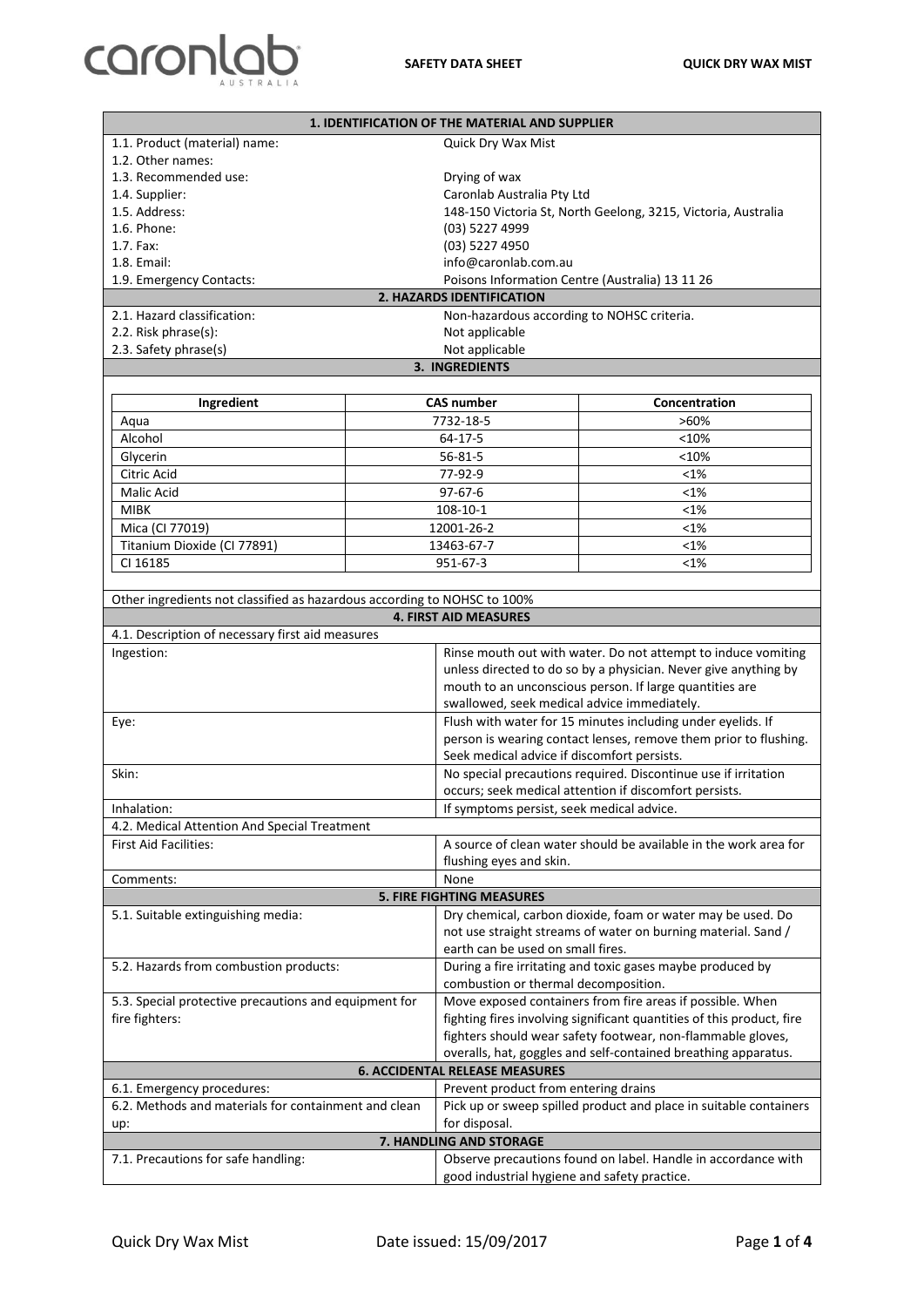$\overline{\mathbf{1}}$ 

| 7.2. Conditions for safe storage, including any                                | Keep container closed. Store in a cool, dry                                                                                 |  |  |
|--------------------------------------------------------------------------------|-----------------------------------------------------------------------------------------------------------------------------|--|--|
| incompatibilities:                                                             |                                                                                                                             |  |  |
|                                                                                | 8. EXPOSURE CONTROLS/PERSONAL PROTECTION                                                                                    |  |  |
| 8.1. National exposure standards                                               | None allocated                                                                                                              |  |  |
| 8.2. Biological limit values                                                   | None allocated                                                                                                              |  |  |
| 8.3. Engineering controls<br>8.4. Personal protective equipment                | Use in a well-ventilated area.                                                                                              |  |  |
| Gloves may be used to minimise contact.<br>9. PHYSICAL AND CHEMICAL PROPERTIES |                                                                                                                             |  |  |
| 9.1. Appearance:                                                               | Transparent, pink suspension                                                                                                |  |  |
| 9.2. Odour:                                                                    | Characteristic                                                                                                              |  |  |
| 9.3. pH:                                                                       | $2.4 - 3.1(20^{\circ}C)$                                                                                                    |  |  |
| 9.4. Vapour Pressure:                                                          | Not known                                                                                                                   |  |  |
| 9.5. Vapour density:                                                           | Not known                                                                                                                   |  |  |
| 9.6. Boiling point/range:                                                      | $~^{\circ}$ 100 $^{\circ}$ C                                                                                                |  |  |
| 9.7. Melting point:                                                            | Not applicable                                                                                                              |  |  |
| 9.8. Solubility in water:                                                      | Insoluble                                                                                                                   |  |  |
| 9.9. Specific gravity:                                                         | 0.98 -1.00 g/mL                                                                                                             |  |  |
| 9.10. Flammable materials information:                                         |                                                                                                                             |  |  |
| flash point and method of detecting flash point;                               | Not applicable                                                                                                              |  |  |
| upper and lower flammable (explosive) limits in air;                           | Not determined                                                                                                              |  |  |
| and                                                                            |                                                                                                                             |  |  |
| ignition temperature.                                                          | Not determined                                                                                                              |  |  |
| 9.11. Viscosity at room temperature:                                           | Liquid                                                                                                                      |  |  |
| 9.12. Percent volatile:                                                        | Not known                                                                                                                   |  |  |
|                                                                                | <b>10. STABILITY AND REACTIVITY</b>                                                                                         |  |  |
| 10.1. Chemical Stability:                                                      | Stable under normal conditions                                                                                              |  |  |
| 10.2. Conditions to avoid:                                                     | Avoid contact with strong oxidizing agents                                                                                  |  |  |
| 10.3. Incompatible materials:                                                  |                                                                                                                             |  |  |
| 10.4. Hazardous decomposition products:                                        | Combustion may yield large amounts of oxides of carbon,                                                                     |  |  |
|                                                                                | smoke, incomplete combustion products, flammable<br>hydrocarbons.                                                           |  |  |
|                                                                                |                                                                                                                             |  |  |
|                                                                                |                                                                                                                             |  |  |
| 10.5. Hazardous reactions:                                                     | None known                                                                                                                  |  |  |
|                                                                                | 11. TOXICOLOGICAL INFORMATION                                                                                               |  |  |
| 11.1. Likely routes of exposure:                                               | Skin, eyes, inhaled.                                                                                                        |  |  |
| 11.2. Health effects from the likely routes of exposure:<br>11.2.1. Acute      | No specific toxicological data is available.                                                                                |  |  |
| Ingestion:                                                                     | Product may induce nausea.                                                                                                  |  |  |
| Eye:                                                                           | May cause abrasive irritation to the eyes if they come into                                                                 |  |  |
|                                                                                | contact with the product.                                                                                                   |  |  |
| Skin:                                                                          | Not expected to be an irritant.                                                                                             |  |  |
| Inhalation:                                                                    | Not expected to be an irritant.                                                                                             |  |  |
| 11.2.2. Chronic                                                                | No long term effects are known.                                                                                             |  |  |
| 11.3. Other Information:                                                       | None                                                                                                                        |  |  |
|                                                                                | <b>12. ECOLOGICAL INFORMATION</b>                                                                                           |  |  |
| 12.1. Ecotoxicity:                                                             | Not expected to be harmful to aquatic or terrestrial organisms.                                                             |  |  |
| 12.2. Persistence and degradability:                                           | Readily biodegradable                                                                                                       |  |  |
| 12.3. Mobility:                                                                | Expected to partition to sediment and wastewater solids.                                                                    |  |  |
|                                                                                | <b>13. DISPOSAL CONSIDERATIONS</b>                                                                                          |  |  |
| 13.1. Disposal methods and containers:                                         | Collect and seal in properly labelled drums for disposal dispose                                                            |  |  |
|                                                                                | in accordance with appropriate government regulations.<br>Contact relevant authority for details. No special considerations |  |  |
|                                                                                | for containers.                                                                                                             |  |  |
| 13.2. Special precautions for landfill or incineration:                        | As above                                                                                                                    |  |  |
|                                                                                | <b>14. TRANSPORT INFORMATION</b>                                                                                            |  |  |
| 14.1. UN Number:                                                               | Not applicable                                                                                                              |  |  |
| 14.2. UN Proper Shipping Name:                                                 | Not applicable                                                                                                              |  |  |
| 14.3. Class and subsidiary risk:                                               | Not applicable                                                                                                              |  |  |
| 14.4. Packing Group:                                                           | Not applicable                                                                                                              |  |  |
| 14.5. Special precautions for user:<br>14.6. Hazchem Code:                     | Not applicable<br>Not applicable                                                                                            |  |  |

caronla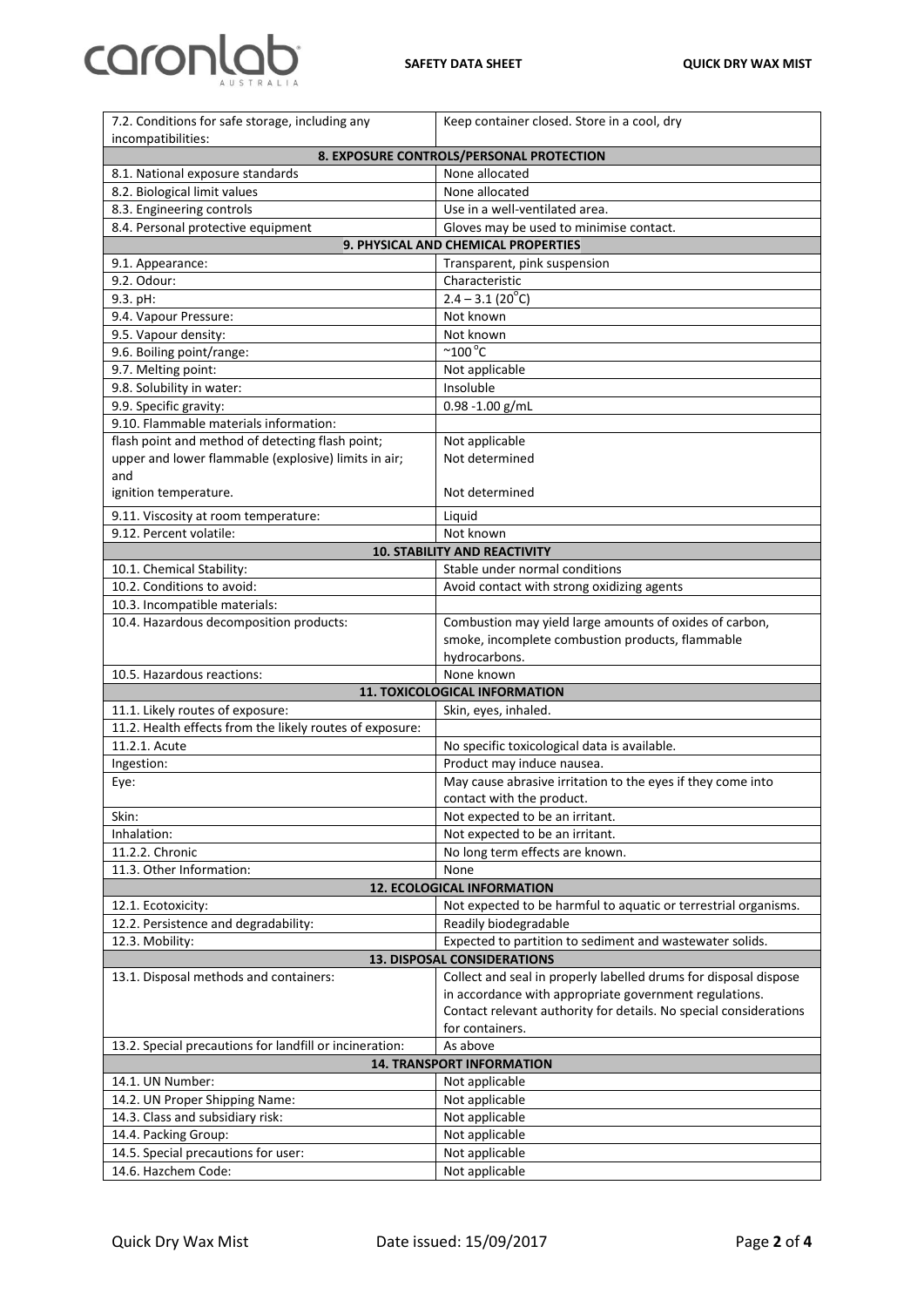



| <b>15. REGULATORY INFORMATION</b> |                      |  |
|-----------------------------------|----------------------|--|
| 15.1. Regulatory Status:          | Not.<br>. applicable |  |